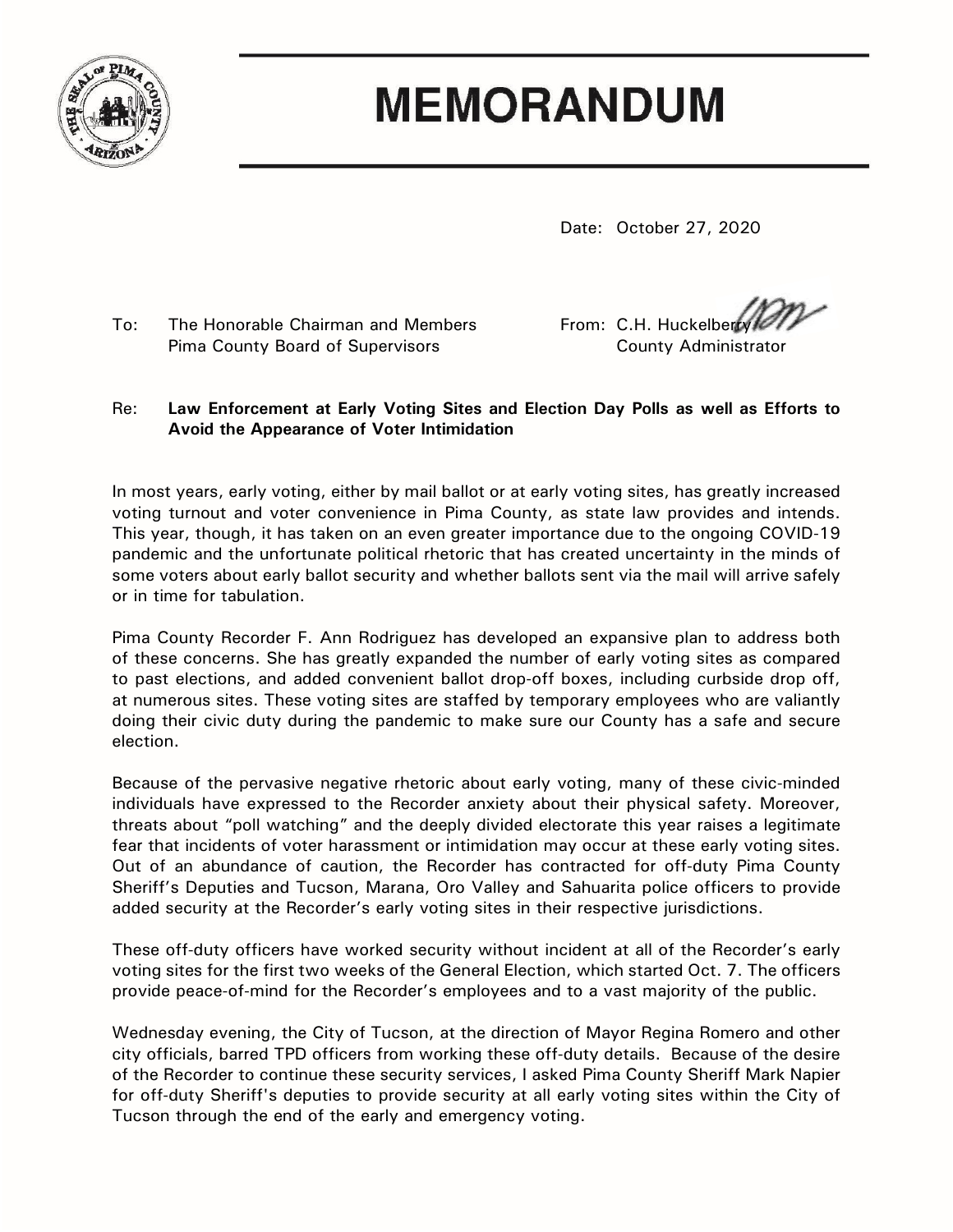Honorable Chairman and Members, Pima County Board of Supervisors Re: **Law Enforcement at Early Voting Sites and Election Day Polls as well as Efforts to** 

**Avoid the Appearance of Voter Intimidation**

October 27, 2020 Page 2

The reasoning for the change in attitude by the City is that they have received complaints about the presence of uniformed officers at early voting sites, stating their mere presence is intimidating to voters. I have discussed the issue raised with the Recorder and she believes her reasoning to protect both election workers and the public outweighs perceived intimidation by uniformed law enforcement officers. As the elected Recorder, she is free to conduct early voting in the manner she chooses.

I have also received telephone calls from organizations known as Voter Protection Corps Foundation and All Voting is Local expressing concerns about voter intimidation from uniformed police officers at early voting sites. I have now also received the attached October 24, 2020 letter from the Voter Protection Corps Foundation about policy at polling locations on Election Day. Presently, the Elections Director does not plan to have police present at our Election Day poll locations. We have 230 Election Day polls and only one location has requested police presence. There is also a difference between an early voting site available to all voters and an Election Day voting site that is limited to voters only in that voting precinct. The difference in the number of voters makes the probability for a disturbance in an early voting site greater than an Election Day site.

I have also discussed potential concerns over voter intimidation with the Sheriff and he understands those concerns and will make any off duty deputy at an early voting site as inconspicuous as possible but also available on a moment's notice. In a couple of cases already, because of the heavy use of these early voting sites, officers have had to provide traffic control and management.

I do not make light of nor dismiss the concerns of any voter who may feel intimidated by police officers at the early voting sites. I might agree if this were a normal election, but this is not a normal election given both COVID-19, including the requirement to wear masks, the pre-election rhetoric and the call for "poll watching."

CHH/anc

## Attachment

c: The Honorable F. Ann Rodriguez, Pima County Recorder The Honorable Mark Napier, Pima County Sheriff Jan Lesher, Chief Deputy County Administrator John Voorhees, Assistant County Administrator Brad Nelson, Director, Pima County Elections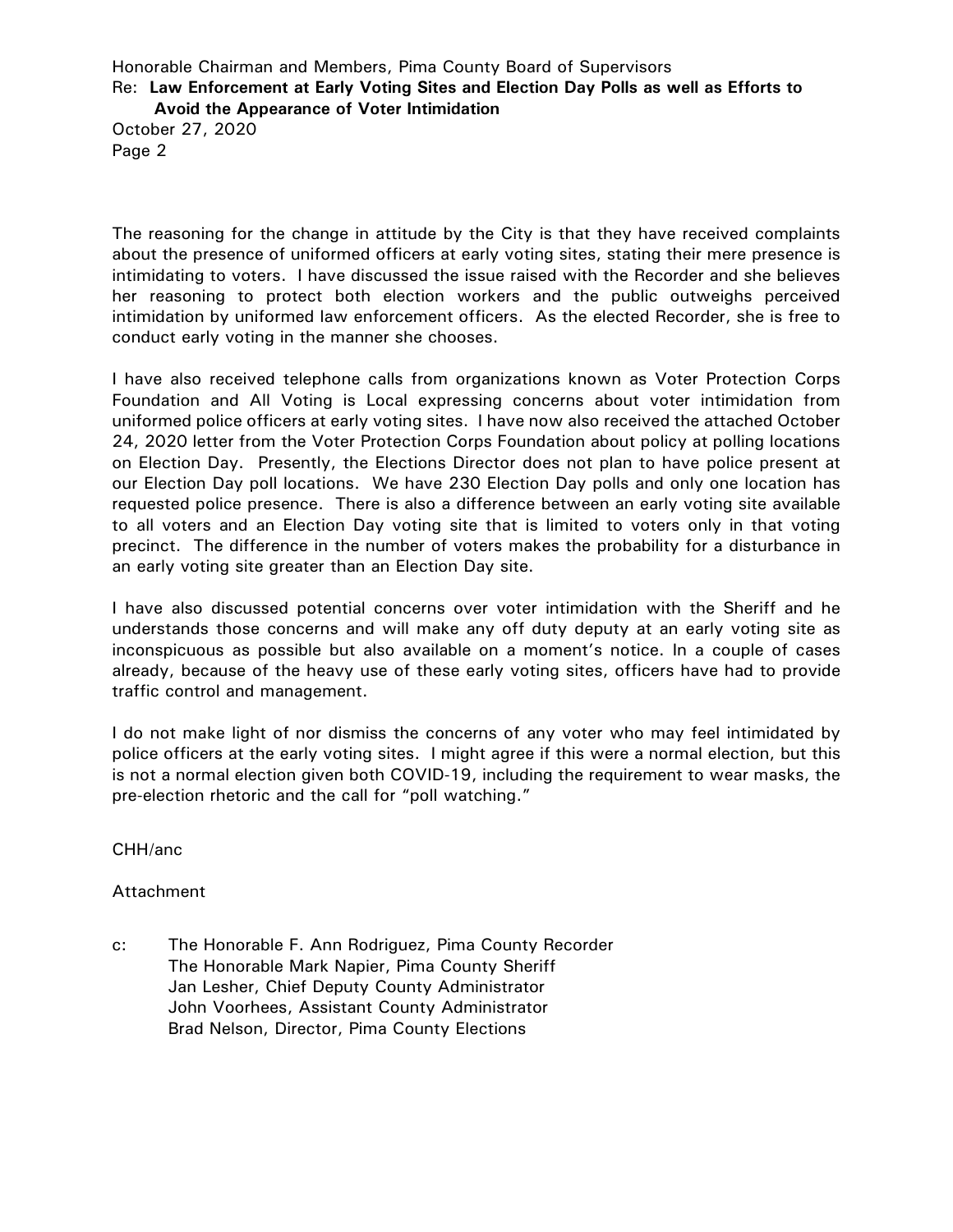

October 24, 2020

Via Electronic Mail Mr. Chuck Huckelberry Pima County Administrator 130 W. Congress Street  $10^{th}$  Floor Tucson, AZ 85701

Re: Police Presence At Polling Locations On Election Day

Dear Mr. Huckelberry:

I write on behalf of the Voter Protection Corps Foundation, a member of a coalition of election protection organizations in Arizona, regarding the presence of police at polling locations in Pima County on Election Day, November 3, 2020.

As you may know, members of the Election Protection Arizona coalition have sent two letters to election officials in Pima County over the past two weeks regarding voter intimidation. including the presence of police at polling locations as a source of intimidation. In addition, Secretary of State Katie Hobbs published a guidance earlier this month concerning the avoidance and prevention of voter intimidation during this election. We wish to focus on eliminating voter intimidation arising from the presence of law enforcement and private security at polling places on Election Day.

It is our understanding that (a) the Board of Elections (the "Board") is the county department that is responsible for conducting all Election Day operations in Pima County, including managing or supervising the polling locations throughout the county; (b) the Board is aware of relatively few acts of voter intimidation during the early voting process, and certainly not enough instances of voter intimidation to warrant the presence of private security or law enforcement at the polls; (c) subject to certain limited exceptions, the Board will not be posting, stationing or otherwise assigning law enforcement or private security at or near polling places on Election Day; and (d) the exceptions that would warrant the presence of law enforcement or private security at one or more polling places on Election Day are limited to circumstances where, on or before Election Day, threats to the personal safety of voters or poll workers, such as when private individuals or groups armed with semi-automatic or other weapons stand at the